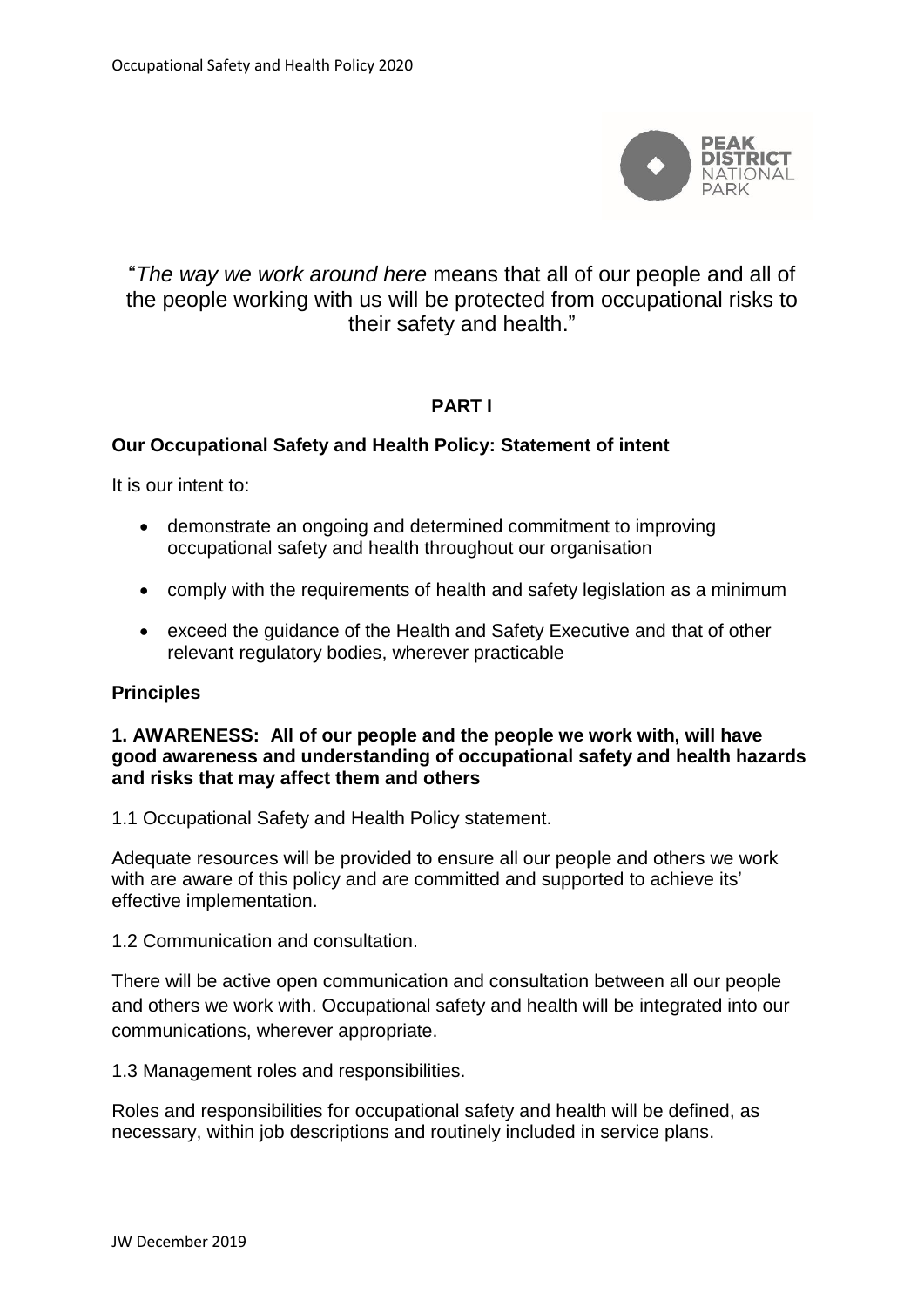Management will ensure that:

- adequate resources are provided for occupational safety and health:
- occupational safety and health is adequately assessed, controlled and monitored; and
- our people are actively involved on matters that affect occupational safety and health.

#### 1.4 Hazard identification.

We will identify our occupational safety and health hazards. We will inform our people and others we work with, as appropriate, of these workplace hazards.

We will require our contractors and working partners to identify occupational safety and health hazards that may impact on our work activities.

#### **2. COMPETENCE: All our people and working partners have the competence to undertake their work with minimum risks to occupational safety and health**

2.1 Occupational safety and health training.

All our people will be adequately instructed and trained on the occupational safety and health issues that affect them, and the safe working practices that should be followed.

We will ensure, as far as is practicable, the occupational safety and health competence of our contractors and others we work with.

2.2 Behaviour and culture.

The Senior Leadership Team (SLT) will demonstrate leadership in occupational safety and health, including undertaking tours to ensure that occupational safety and health issues are identified, assessed and managed. Systems will be in place and people will be empowered to raise occupational safety and health concerns with all levels of management.

#### 2.3 Risk assessment and management.

We will assess the risks associated with occupational safety and health hazards in the workplace. All our people will be informed of the occupational safety and health hazards and risks that affect their work. We will take action to prevent, reduce or control risks to an acceptable level and reduce the potential for incidents and accidents. We will require our contractors and working partners to identify, assess and control occupational safety and health risks that may impact on our work activities.

#### **3. COMPLIANCE: Our work activities achieve compliance with legislation, and our people are empowered to take action to minimise occupational safety and health risks**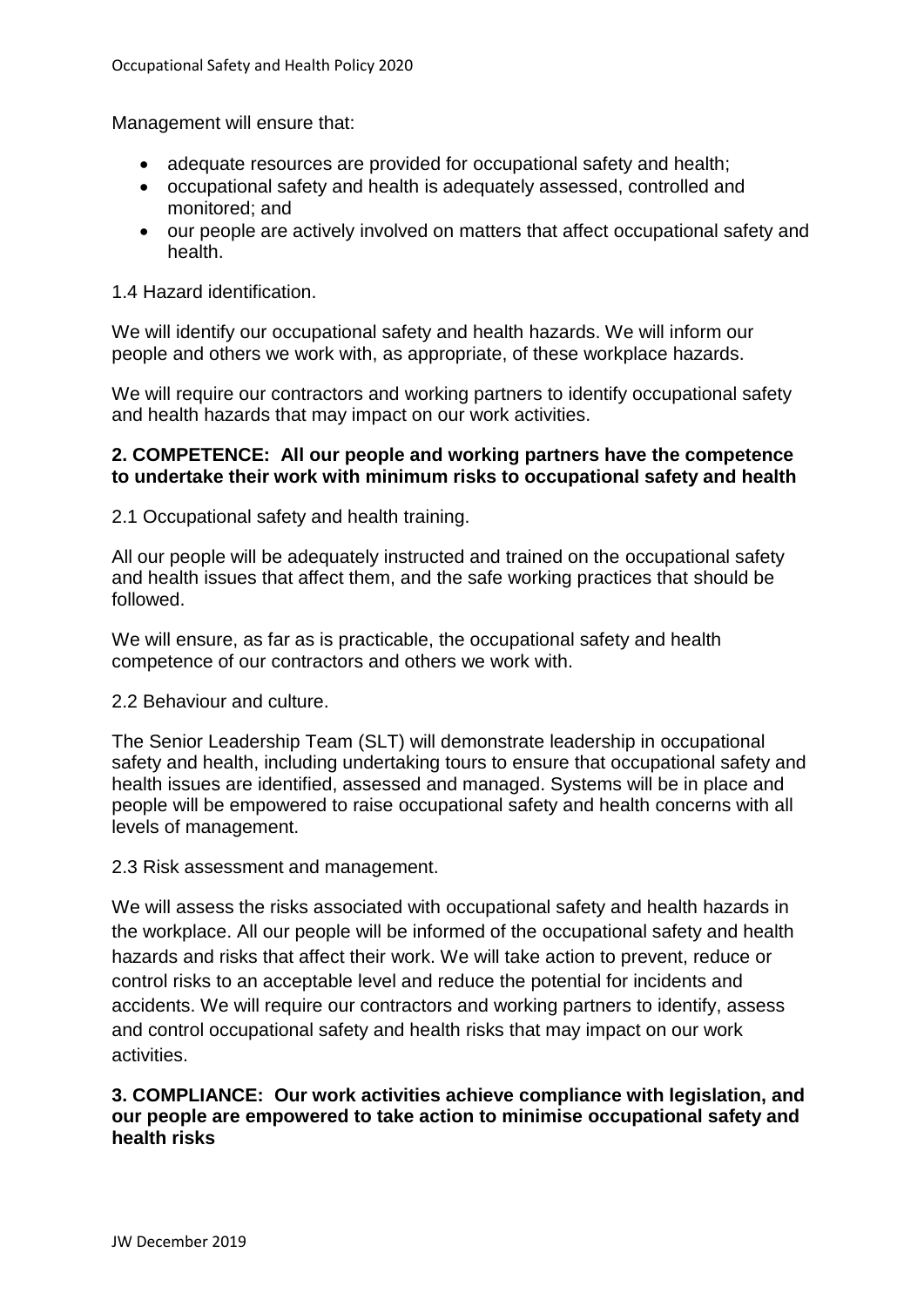3.1 Incident investigation.

We will report and investigate accidents, incidents and near misses to drive improvement in our occupational safety and health management. Any lessons learned will be used to take corrective action to prevent recurrences.

3.2 Measuring performance.

We will actively and openly, review and report on our occupational safety and health performance against agreed objectives and targets. Action plans will be developed to support the delivery of these objectives and targets.

3.3 Occupational safety and health management system.

We will implement management systems to ensure we:

- comply with health and safety legislation as a minimum; and
- continually improve our occupational safety and health performance, wherever practicable adopting recognised best practice.

3.4 Contractor improvement.

We will engage and collaborate with our contractors, as far as is practicable, to ensure their:

- occupational safety and health capability and competence fulfil our expectations;
- occupational safety and health performance is monitored and reviewed; and
- work activities have minimal occupational safety and health impacts on our activities.

### **4. EXCELLENCE: PDNPA is recognised for excellence in the way it manages occupational safety and health**

4.1 Developing innovative practices.

We will constantly encourage, develop, review and share "occupational safety and health good practice" both internally and externally.

4.2 Influencing people we work with.

We will only work with others who are willing to meet and achieve our occupational safety and health expectations. We will engage and influence working partners to drive improvements in occupational safety and health.

4.3 Work-related health.

We will assess our occupational health risks. All our people will be informed of the occupational health risks that affect their work. We will take action to prevent, reduce or control occupational health risks to an acceptable level and reduce the potential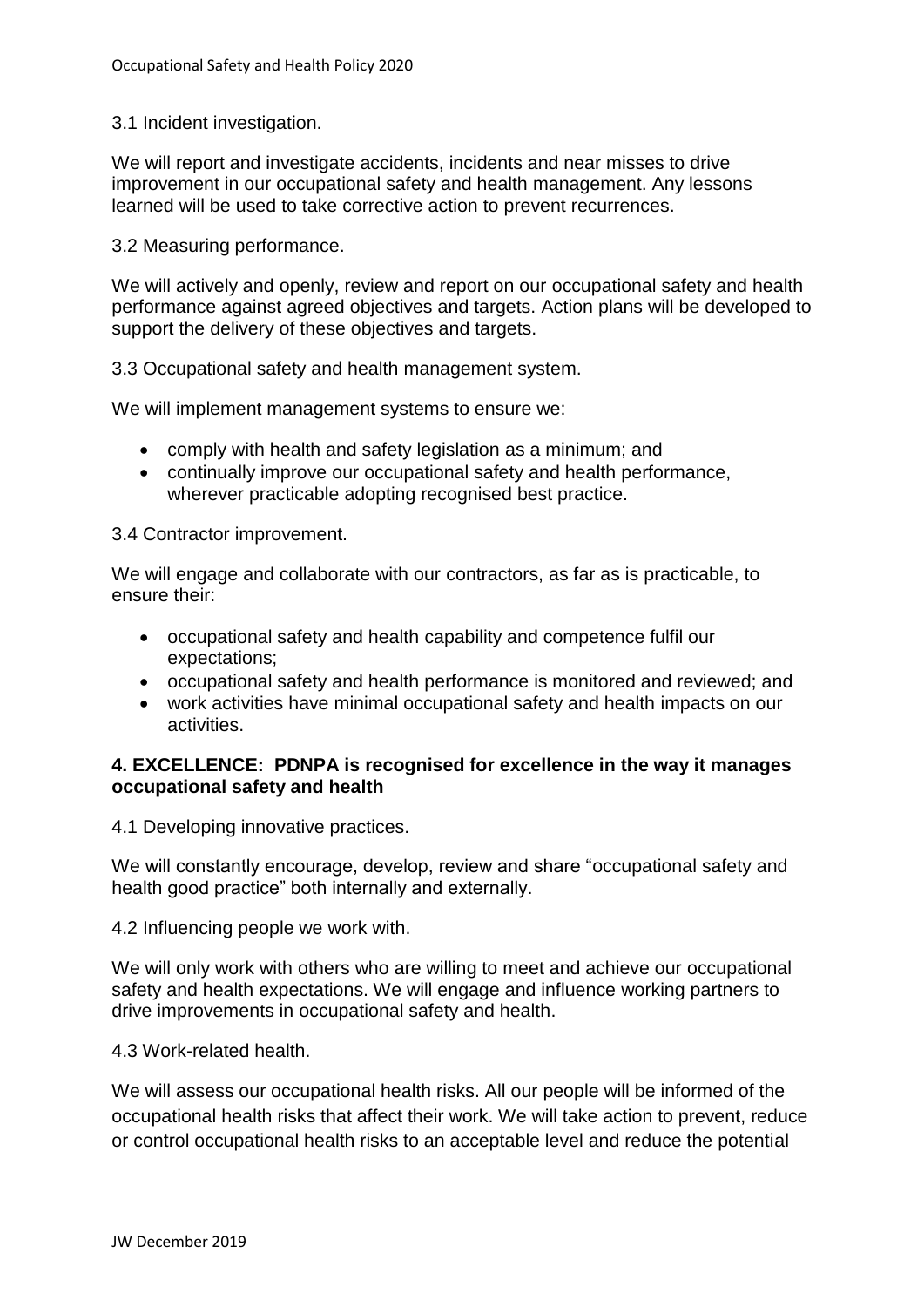for ill health, including assessing all our people's fitness for work. Health surveillance will be conducted, as necessary.

## **PART II**

## **5. Delivering our policy**

Our policy will be delivered by:

- generating a culture that does not tolerate threats to occupational safety and health
- ensuring the involvement of all our people and all of the people we work with
- all Directorates, Services and Teams implementing suitable management systems and processes in the workplace

5.1 Organisation and arrangements for implementing the Authority's Occupational Safety and Health Policy

Roles and responsibilities for Authority Members, all tiers of management, those with special responsibilities for occupational safety and health and for all staff are clearly stated in job descriptions.

*See also Appendix A which details OSH responsibilities for specific matters – available separately.*

## 5.1.1 Authority Members

Authority Members have a duty to ensure that occupational safety and health is effectively managed through the organisation. Having delegated authority to deal with occupational safety and health matters to the Strategic Leadership Team and Heads of Service, Members ensure that there are in place comprehensive corporate occupational safety and health arrangements through the scrutiny of reports at the Programmes and Resources Committee.

5.1.2 Chief Executive Officer and the Strategic Leadership Team

The Chief Executive Officer (CEO) is responsible for providing leadership to SLT. SLT is responsible for setting the strategic direction of occupational safety and health management, ensuring delivery and for monitoring and reviewing occupational safety and health performance. SLT shall receive an annual report on safety performance from the Occupational Safety and Health Adviser (OSHA) and conduct an annual review of this Policy.

## 5.1.3 Directors

Directors shall: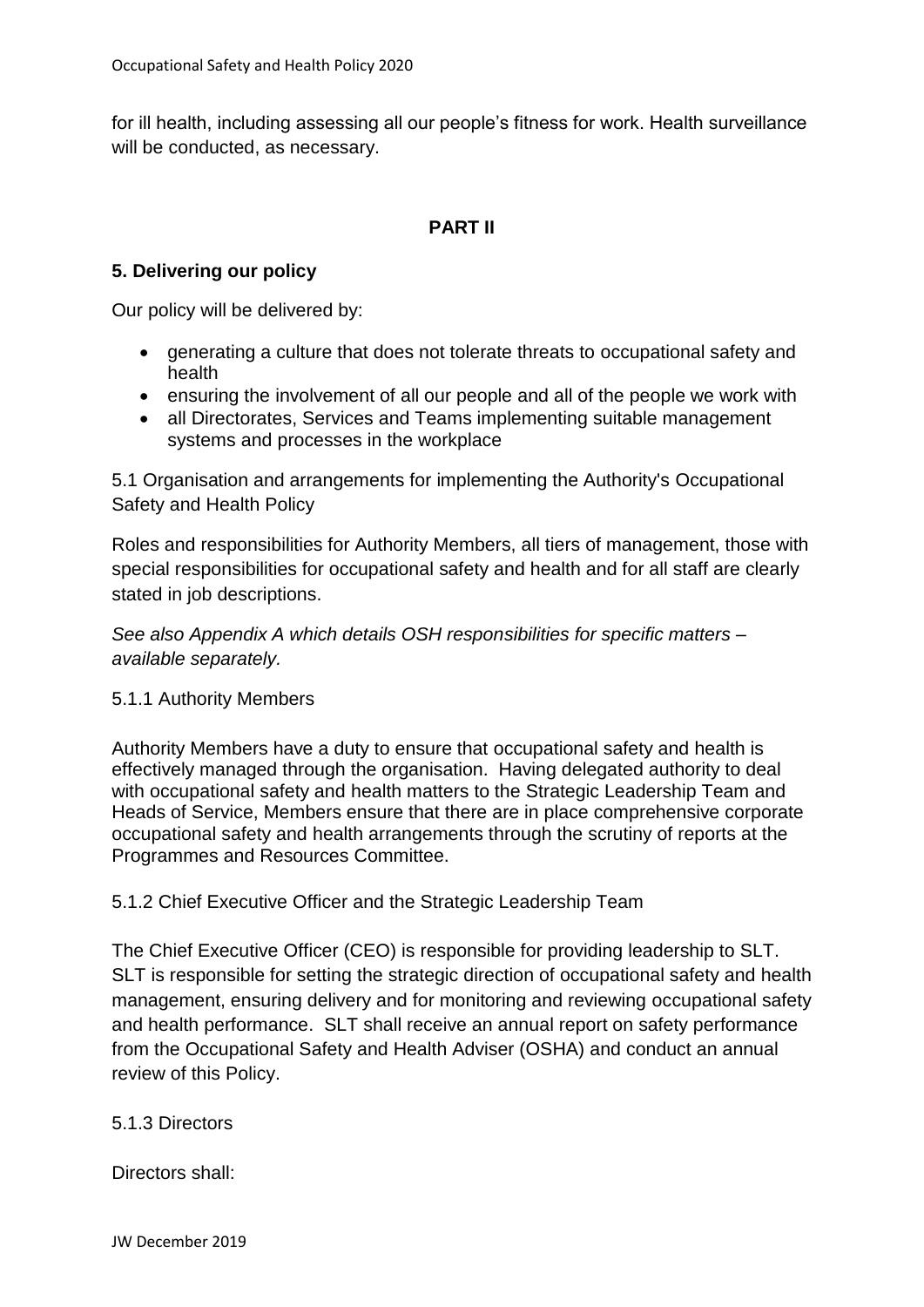allocate appropriate resources to enable Heads of Services and Team Managers to discharge their occupational safety and health responsibilities;

- (a) commission investigations in the case of work-related accidents which involve a fatality, specified injury, occupational disease or dangerous occurrence, as defined in the Reporting of Injuries, Diseases and Dangerous Occurrences Regulations (RIDDOR) on advice from the OSHA.
- 5.1.4 Director of Corporate Strategy and Development

With the assistance of the Head of Human Resources, will act as SLT lead on health and safety, including: representation from and to the Health and Safety Committee.

### 5.1.5 Heads of Service

Heads of Service shall be responsible for putting the Authority's policy arrangements into practical effect to properly manage workplace risks for their service(s). Though this may in practice be devolved to other staff and services, the responsibility will remain with the Head of Service.

### 5.1.6 Team Managers

Team Managers are responsible for the day-to-day operational occupational safety and health management of their team members and others working with or for them, including volunteers. Key safety management tasks include:

- (a) ensuring that all those at work and volunteering are given sufficient information, appropriately supervised and/or trained and are suitably competent, for the tasks they are expected to undertake;
- (b) where necessary, the production, maintenance and use of suitable and sufficient risk assessments;
- (c) ensuring that all safeguards and safety procedures identified by risk assessments and by other relevant documents, such as manufacturers operating instructions, are properly used and followed;
- (d) ensuring that an incident report form is completed and received for any significant incident, including: accidents, near-misses and any violent incident;
- (e) consider, for all reported incidents received, whether any further action is necessary and for these incidents complete an incident investigation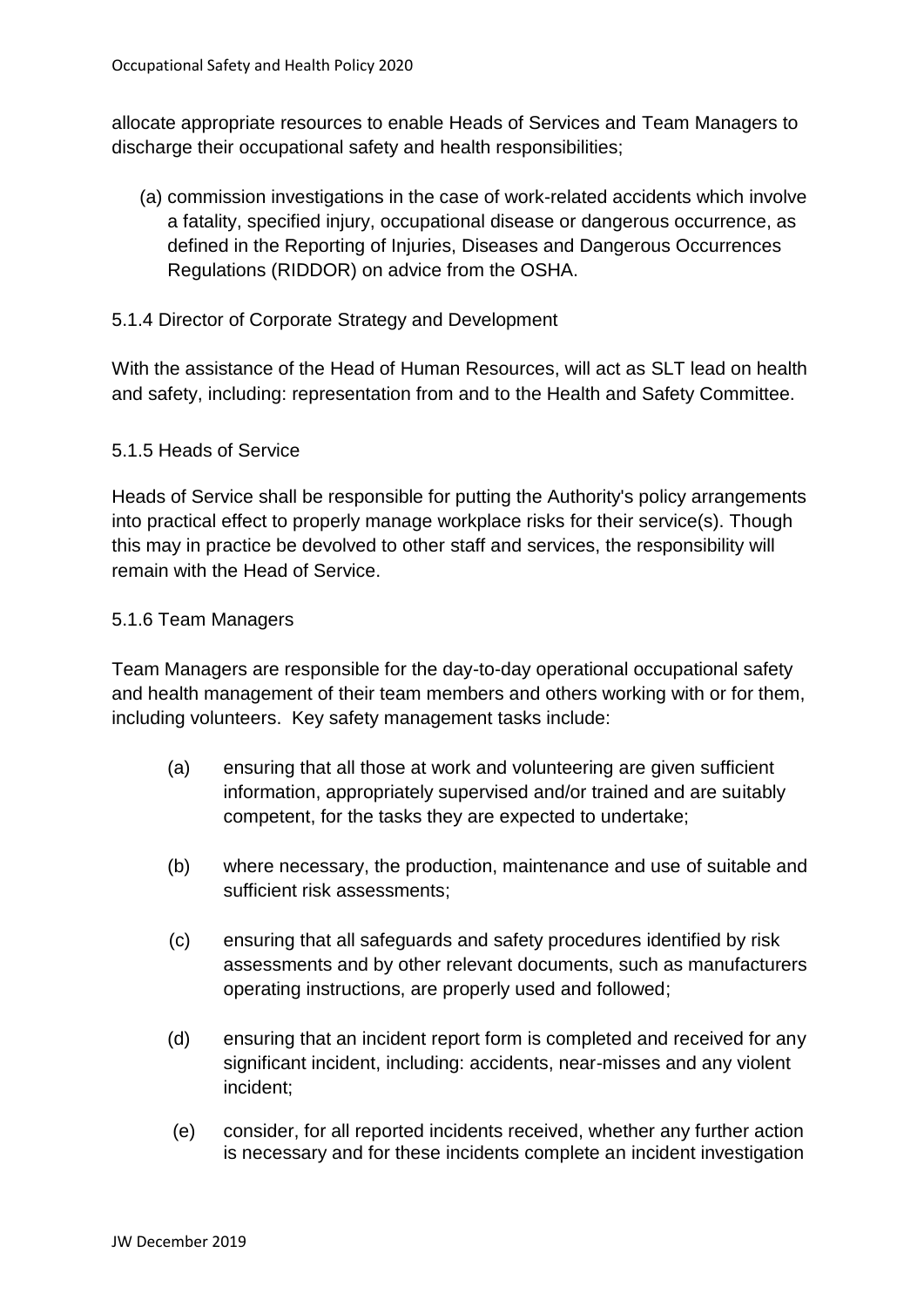report. Completed reports are sent to a Director/Head of Service for comment;

- (f) ensuring appropriate arrangements are put in place for dealing with emergencies;
- (g) ensuring that work to be carried out by any other people that we work with is organised and managed so that risks to Authority staff and others are reduced to the lowest practicable level.
- 5.1.7 Employees, Volunteers and Authority Members

There is a general legal requirement for all those at work to work safely, so that neither they nor anyone else is put at risk. This means that:

- (a) all those at work, volunteers and Members shall co-operate with managers so that the Authority is not prevented from carrying out its legal obligations;
- (b) all safeguards, safety procedures and other controls identified by risk assessments shall be complied with;
- (c) any accident, near-miss or violent incident shall be reported promptly to the appropriate line manager using an official incident report form.
- 5.1.8 Role of the Occupational Safety and Health Adviser (OSHA)

The Authority has one professional, part-time OSHA who is responsible to the Head of Human Resources. The role of the OSHA includes:

- a) The provision of competent advice in respect of Occupational Safety and Health (OSH) to the Authority, its officers and staff.
- b) The introduction, maintenance and continuous development/improvement of suitable corporate systems and processes to ensure key statutory obligations are met in respect of OSH.
- c) The production, presentation and ratification of an annual OSH report providing evidence of the Authority meeting its statutory obligations, making continuous improvements in OSH management, identifying lessons learned and actions taken in the previous year and planning for further improvements.
- d) Carrying out premise and service OSH inspections and audits identifying any matters requiring attention, giving advice and assisting in the completion of those actions where appropriate.
- e) Assisting line managers in the preparation and review of specific risk assessments, on request.
- f) Supporting the provision of OSH training as necessary/appropriate.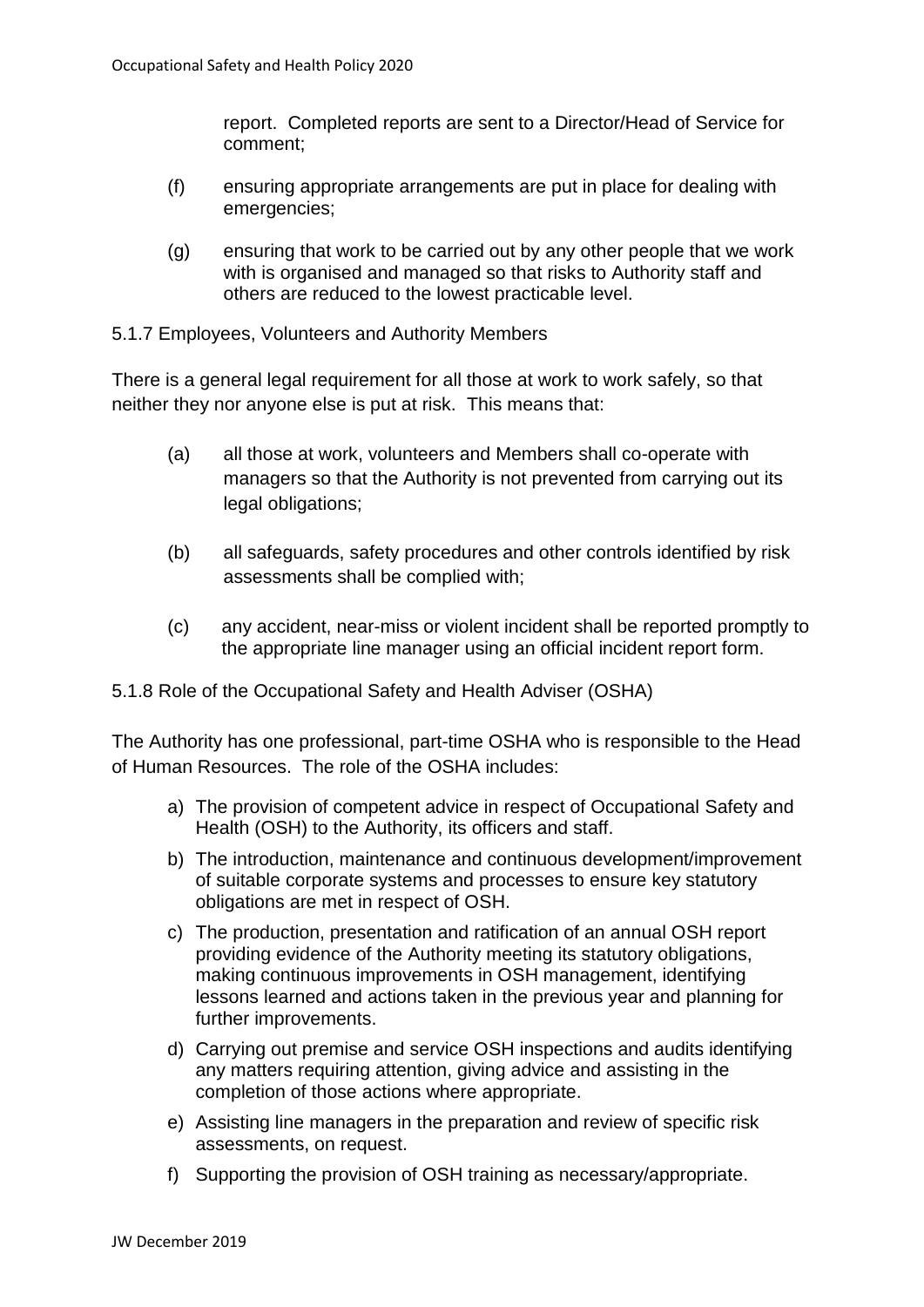- g) Conducting incident/accident investigations as directed by the Authority and its officers.
- 5.1.9 Role of Safety Representatives

Safety Representatives play a key role in promoting and supporting good occupational safety and health management. Safety Representatives are all members of the Health and Safety Committee and represent all areas of the Authority and its staff. The role of Health and Safety Representatives includes:

- a) Participating as a member of the Health, Safety Committee and attending meetings of the committee as required;
- b) Promoting good occupational safety and health practice;
- c) Acting as a point of contact for all staff, volunteers and members for all matters concerning occupational safety and health;
- d) Encouraging and monitoring incident and near-miss reporting and initiating further incident investigation, where necessary;
- e) Monitoring and reporting on working practices to line managers in accordance with a forward work programme agreed by the Health and Safety Committee;
- f) Reporting all activity performed and findings to the Health and Safety Committee.

### **PART III**

#### **6. Governance arrangements**

- 6.1 A Health and Safety Committee is constituted under the Safety Representatives and Safety Committees Regulations 1977. It comprises:
	- Director of Corporate Strategy and Development
	- Head of Human Resources
	- UNISON Accredited H&S Representative
	- A Staff Committee Representative
	- Occupational Safety and Health Adviser
	- Safety Representatives from all Services

The Committee, which has both consultative and performance management roles, shall routinely meet quarterly. At the Spring meeting the Committee shall:

(a) Receive and review the Occupational Safety and Health Annual Report for the previous year. This report shall include performance information;